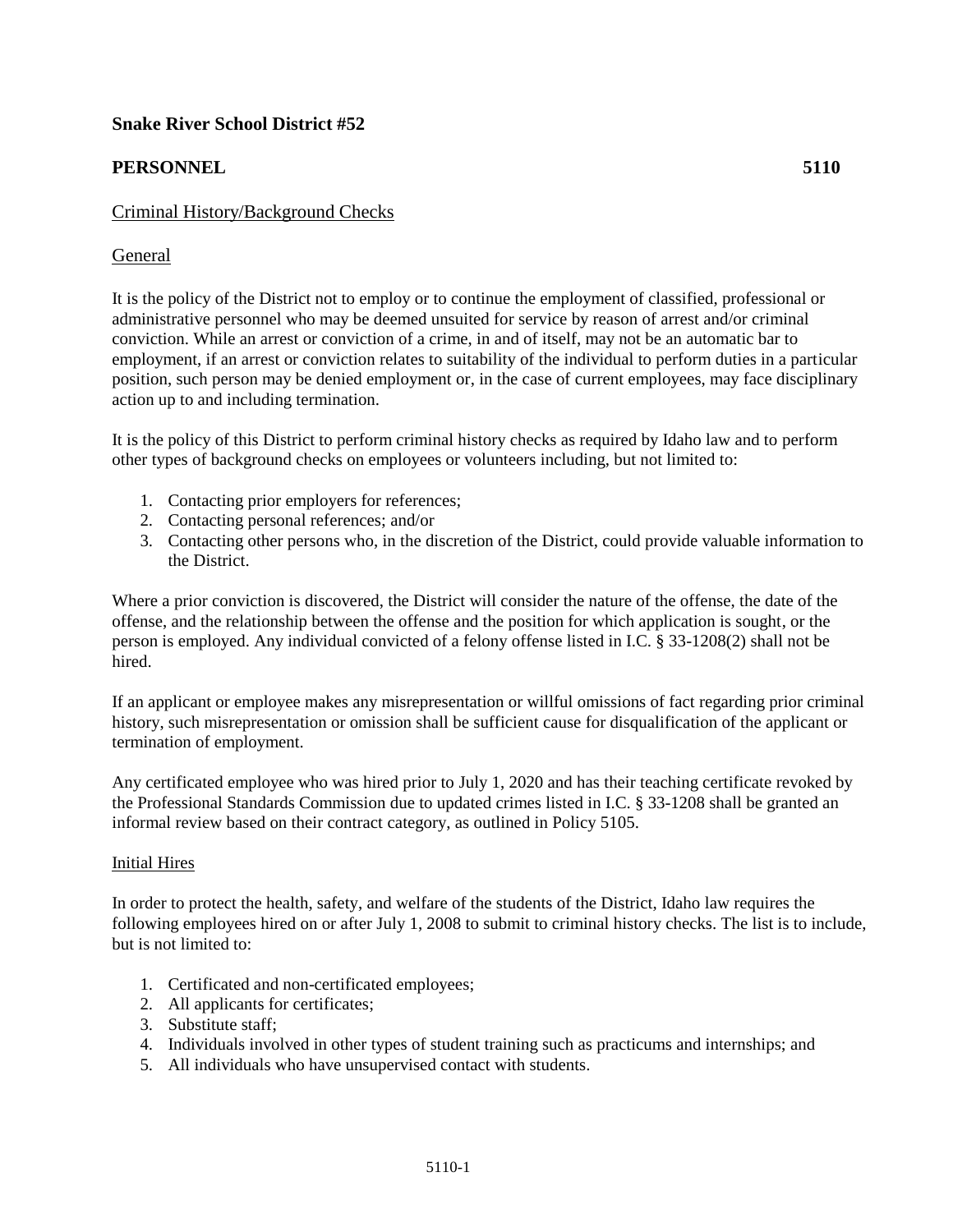A criminal history check shall be based on a complete ten finger fingerprint card or scan and include, at a minimum, the following:

- 1. Idaho bureau of criminal identification;
- 2. Federal bureau of investigation (FBI) criminal history check; and
- 3. Statewide sex offender registry.

Employees will be required to undergo a criminal history check within five days of starting employment or unsupervised contact with students, whichever is sooner.

All criminal history check records will be kept on file at the state department of education. A copy of the records will be given to the employee upon request.

#### Employee Arrest or Conviction

All employees shall have the continuing duty to notify the District of any arrest or criminal conviction that occurs subsequent to being hired by the District. In the event that any employee, whether full-time or parttime, probationary or non-probationary, classified or certified, is arrested, charged, or indicted for a criminal violation of any kind, whether misdemeanor or felony, with the exception of minor traffic infractions, he or she is required to report such arrest promptly to the employee's supervisor or department head within one business day unless mitigating circumstances exist. This reporting requirement applies regardless of whether such arrest has occurred on-duty or off-duty. Failure to comply with this reporting requirement shall be grounds for disciplinary action, up to and including termination.

Additionally, if an employee has a protection order served against him or her, the employee shall follow the same reporting requirements as outlined above.

Supervisors or department heads shall contact the Superintendent or designee upon receiving notification that an employee has been arrested or has a protection order served against him or her. The District reserves the right to determine appropriate disciplinary action in such cases, up to and including termination, depending upon the facts and circumstances surrounding the incident.

It is the discretion of the District to terminate or take other action against any employee that has either been convicted of one or more of the felony offenses set forth in I.C. § 33-1208 or made a material misrepresentation or omission on their job application.

#### Substitute Teachers

The State Department of Education shall maintain a statewide list of substitute teachers. To remain on the statewide substitute teacher list, the substitute teacher shall undergo a criminal history check every five years. If a substitute teacher has undergone a criminal history check within five years as a result of employment with another District, the District may in its sole discretion, not require a substitute to undergo a criminal history check. If the District does desire a substitute teacher who has undergone a criminal history check within the last five years to undergo an additional criminal history check, the District will pay the costs of such check.

#### Other Employees

The District may require that any employee be subjected to criminal history checks. If required, the District will pay the costs of such checks.